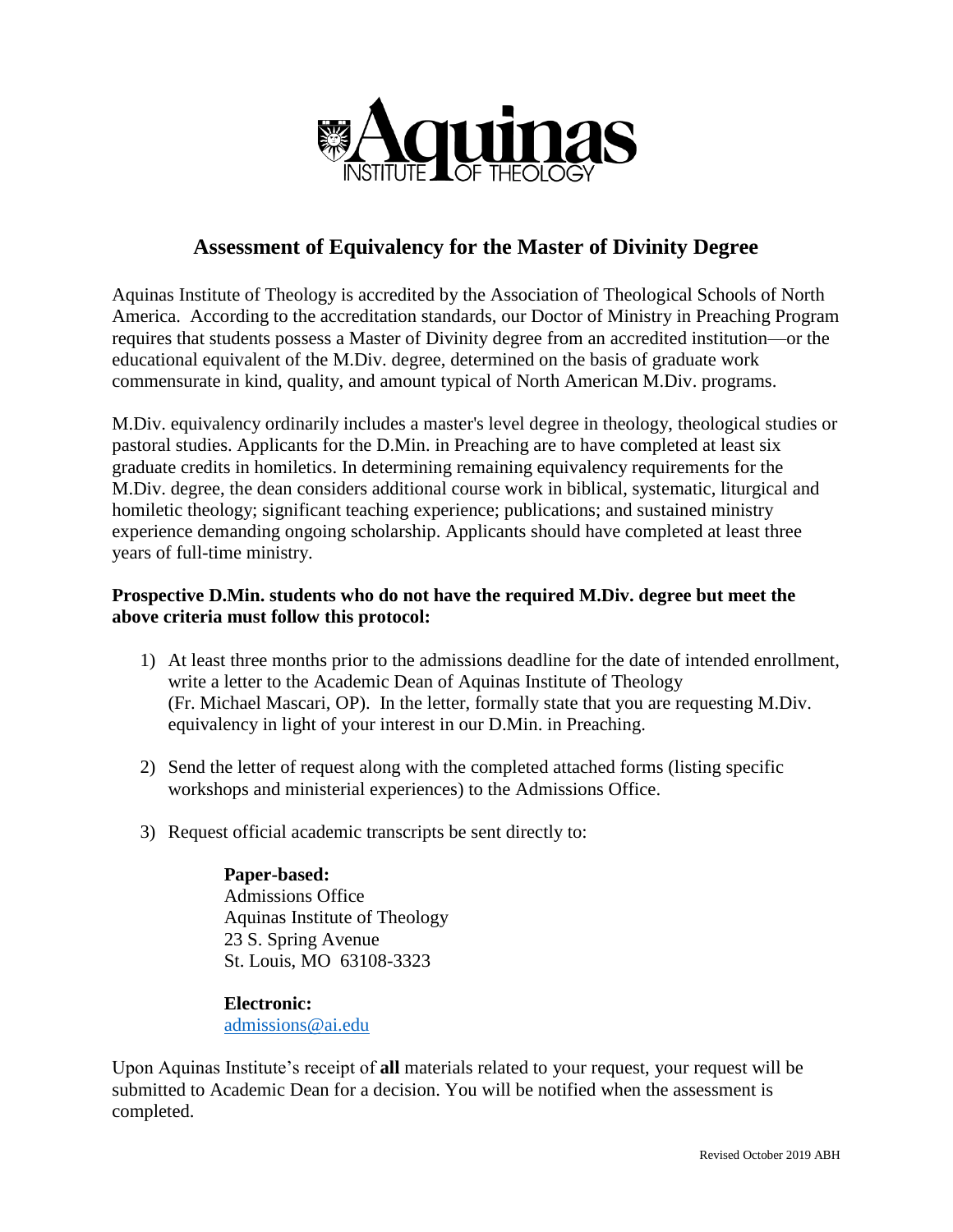

| Date of Application:                                                                                                       | <u> 1980 - Jan Stein Stein Stein Stein Stein Stein Stein Stein Stein Stein Stein Stein Stein Stein Stein Stein S</u> |      |                                                     |              |               |  |
|----------------------------------------------------------------------------------------------------------------------------|----------------------------------------------------------------------------------------------------------------------|------|-----------------------------------------------------|--------------|---------------|--|
|                                                                                                                            |                                                                                                                      |      |                                                     |              |               |  |
| Name:<br>Last Name (Surname)                                                                                               |                                                                                                                      |      |                                                     |              |               |  |
|                                                                                                                            | Maiden                                                                                                               |      | First                                               |              | <b>Middle</b> |  |
| Mailing Address: Street                                                                                                    |                                                                                                                      | City |                                                     | <b>State</b> | Zip           |  |
|                                                                                                                            |                                                                                                                      |      |                                                     |              |               |  |
| Telephone: Home $(\_ \_ \_) \_ \_ \_ \_ \_$                                                                                |                                                                                                                      |      | $Cell (\_\_\_\_\_) \_\_\_\_\_$ -                    |              |               |  |
|                                                                                                                            |                                                                                                                      |      |                                                     |              |               |  |
| I am requesting equivalency for M.Div. Degree in order to begin studies for the degree of Doctor of Ministry in Preaching. |                                                                                                                      |      |                                                     |              |               |  |
| Semester you plan to begin studies at Aquinas Institute:                                                                   |                                                                                                                      | Fall | Year: $20$                                          |              |               |  |
| 1. Official transcripts of your study listed below must be sent to the Office of the Registrar.                            |                                                                                                                      |      |                                                     |              |               |  |
| <b>Colleges attended</b>                                                                                                   |                                                                                                                      |      | <b>Degrees or Total Number</b><br>of Credits Earned |              | Year          |  |
|                                                                                                                            |                                                                                                                      |      |                                                     |              |               |  |
|                                                                                                                            |                                                                                                                      |      |                                                     |              |               |  |
|                                                                                                                            |                                                                                                                      |      |                                                     |              |               |  |
|                                                                                                                            |                                                                                                                      |      |                                                     |              |               |  |
|                                                                                                                            |                                                                                                                      |      |                                                     |              |               |  |

- **2. Workshops/Conferences Attended or Presented:** On attached form, include title and topic, presenter and credentials if known, date and place, number of clock hours, sponsoring agency.
- **3. Ministry Related Work and Experience:** On attached form, list experiences that manifest content or skills learned that relate to your equivalency request. Be specific about the content or skills you have acquired.
- **4. Other Educational or Spiritually Formative Experience:** On attached form, if there are other experiences you think are relevant to your request, briefly describe the nature of the experience and indicate what you learned from the experience that you think applies to your equivalency request.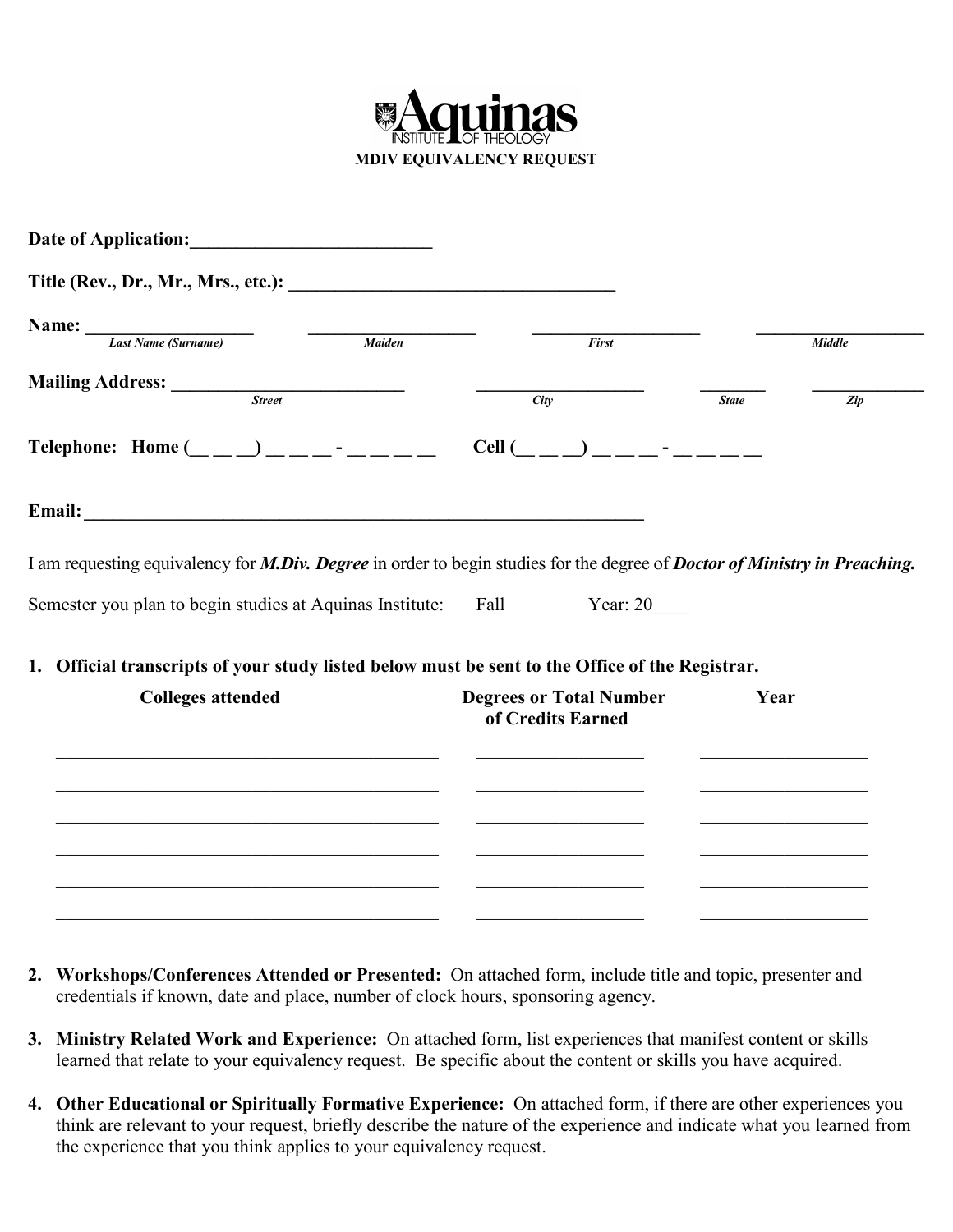

|                                                                                                                                                                                                                                      | Number of Clock Hours:        |
|--------------------------------------------------------------------------------------------------------------------------------------------------------------------------------------------------------------------------------------|-------------------------------|
|                                                                                                                                                                                                                                      |                               |
|                                                                                                                                                                                                                                      |                               |
| <b>TITLE &amp; TOPIC:</b>                                                                                                                                                                                                            |                               |
|                                                                                                                                                                                                                                      |                               |
|                                                                                                                                                                                                                                      | Number of Clock Hours:        |
| Sponsoring Agency: <u>Contractor Communications</u>                                                                                                                                                                                  |                               |
|                                                                                                                                                                                                                                      |                               |
|                                                                                                                                                                                                                                      |                               |
|                                                                                                                                                                                                                                      |                               |
|                                                                                                                                                                                                                                      |                               |
|                                                                                                                                                                                                                                      | <b>Number of Clock Hours:</b> |
| Sponsoring Agency: <u>Contract of the Contract of the Contract of the Contract of the Contract of the Contract of the Contract of the Contract of the Contract of the Contract of the Contract of the Contract of the Contract o</u> |                               |
| TITLE & TOPIC:                                                                                                                                                                                                                       |                               |
|                                                                                                                                                                                                                                      |                               |
|                                                                                                                                                                                                                                      |                               |
| Date & Place:                                                                                                                                                                                                                        | <b>Number of Clock Hours:</b> |
| Sponsoring Agency: <u>Agency:</u>                                                                                                                                                                                                    |                               |
| TITLE & TOPIC:                                                                                                                                                                                                                       |                               |
|                                                                                                                                                                                                                                      |                               |
|                                                                                                                                                                                                                                      |                               |
| Date & Place: <u>Date &amp; Place:</u>                                                                                                                                                                                               | Number of Clock Hours:        |
| <b>Sponsoring Agency:</b> Manual Communication of the Communication of the Communication of the Communication of the Communication of the Communication of the Communication of the Communication of the Communication of the Commu  |                               |
|                                                                                                                                                                                                                                      |                               |

*Duplicate as necessary.*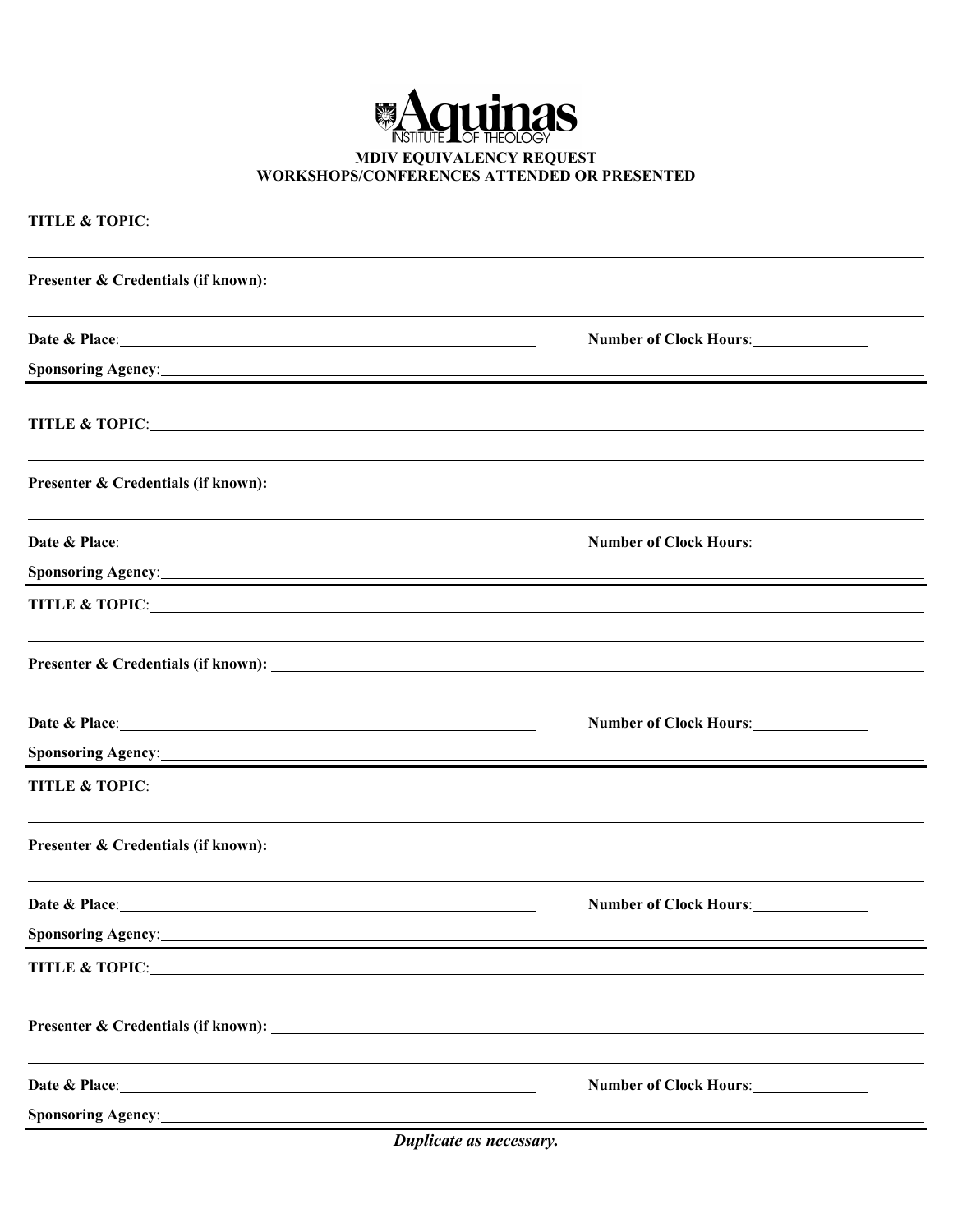

## **MDIV EQUIVALENCY REQUEST MINISTRY RELATED WORK AND EXPERIENCE**

**List experiences that manifest content or skills learned that relate to your equivalency request. Be specific about the content or skills you have acquired.**

| 1. | Date and Location of Ministry Experience: Manual According to the Ministry Experience:                                                                                                                                              |  |  |  |  |
|----|-------------------------------------------------------------------------------------------------------------------------------------------------------------------------------------------------------------------------------------|--|--|--|--|
|    |                                                                                                                                                                                                                                     |  |  |  |  |
|    | <b>Supervisor Name and Phone:</b> Manual Communication of the Communication of the Communication of the Communication of the Communication of the Communication of the Communication of the Communication of the Communication of t |  |  |  |  |
|    |                                                                                                                                                                                                                                     |  |  |  |  |
|    |                                                                                                                                                                                                                                     |  |  |  |  |
|    |                                                                                                                                                                                                                                     |  |  |  |  |
|    |                                                                                                                                                                                                                                     |  |  |  |  |
| 2. |                                                                                                                                                                                                                                     |  |  |  |  |
|    |                                                                                                                                                                                                                                     |  |  |  |  |
|    | <b>Supervisor Name and Phone:</b> Manual Communication of the Communication of the Communication of the Communication of the Communication of the Communication of the Communication of the Communication of the Communication of t |  |  |  |  |
|    | Content & Skills Acquired:<br><u>Content &amp; Skills Acquired:</u>                                                                                                                                                                 |  |  |  |  |
|    |                                                                                                                                                                                                                                     |  |  |  |  |
|    |                                                                                                                                                                                                                                     |  |  |  |  |
|    |                                                                                                                                                                                                                                     |  |  |  |  |
| 3. |                                                                                                                                                                                                                                     |  |  |  |  |
|    |                                                                                                                                                                                                                                     |  |  |  |  |
|    | Supervisor Name and Phone: 1988 and 2008 and 2008 and 2008 and 2008 and 2008 and 2008 and 2008 and 2008 and 20                                                                                                                      |  |  |  |  |
|    | Content & Skills Acquired: University of the Content of the Content of the Content of the Content of the Content of the Content of the Content of the Content of the Content of the Content of the Content of the Content of t      |  |  |  |  |
|    |                                                                                                                                                                                                                                     |  |  |  |  |
|    |                                                                                                                                                                                                                                     |  |  |  |  |
|    |                                                                                                                                                                                                                                     |  |  |  |  |
| 4. | Date and Location of Ministry Experience: Manual Contract of Alice and Location of Ministry Experience:                                                                                                                             |  |  |  |  |
|    |                                                                                                                                                                                                                                     |  |  |  |  |
|    | Supervisor Name and Phone: 1988 and 2008 and 2008 and 2008 and 2008 and 2008 and 2008 and 2008 and 2008 and 2008 and 2008 and 2008 and 2008 and 2008 and 2008 and 2008 and 2008 and 2008 and 2008 and 2008 and 2008 and 2008 a      |  |  |  |  |
|    | Content & Skills Acquired: Content & Skills Acquired:                                                                                                                                                                               |  |  |  |  |
|    |                                                                                                                                                                                                                                     |  |  |  |  |
|    |                                                                                                                                                                                                                                     |  |  |  |  |
|    |                                                                                                                                                                                                                                     |  |  |  |  |
|    |                                                                                                                                                                                                                                     |  |  |  |  |

*Duplicate as necessary.*